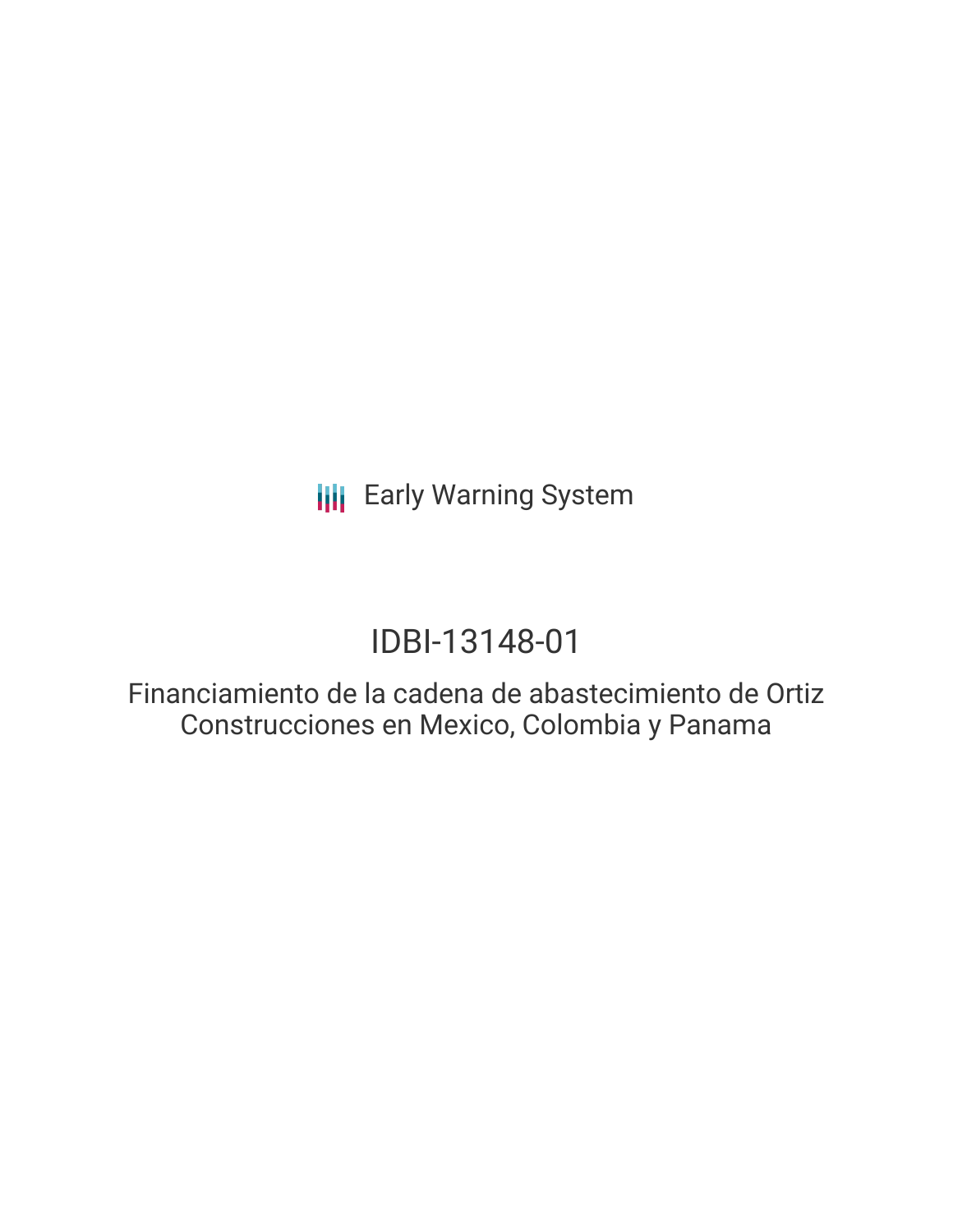

Financiamiento de la cadena de abastecimiento de Ortiz Construcciones en Mexico, Colombia y Panama

## **Quick Facts**

| <b>Countries</b>               | Colombia, Mexico, Panama               |
|--------------------------------|----------------------------------------|
| <b>Financial Institutions</b>  | IDB Invest (IDBI)                      |
| <b>Status</b>                  | Approved                               |
| <b>Bank Risk Rating</b>        | С                                      |
| <b>Voting Date</b>             | 2021-06-04                             |
| <b>Borrower</b>                | Ortiz Construcciones y Proyectos, S.A. |
| <b>Sectors</b>                 | Infrastructure, Transport              |
| <b>Investment Type(s)</b>      | Loan                                   |
| <b>Investment Amount (USD)</b> | $$5.00$ million                        |
| <b>Loan Amount (USD)</b>       | $$5.00$ million                        |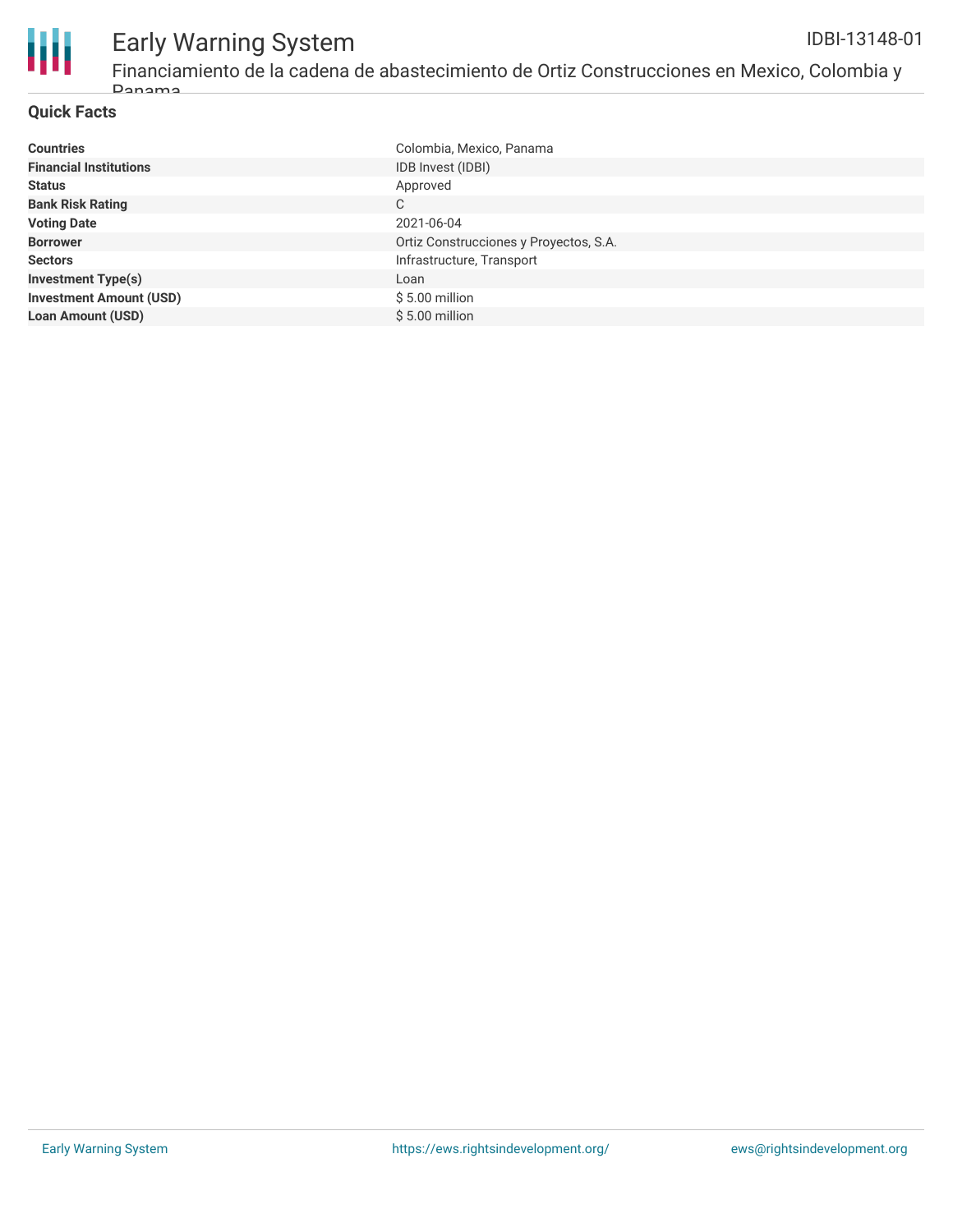

#### Early Warning System Financiamiento de la cadena de abastecimiento de Ortiz Construcciones en Mexico, Colombia y IDBI-13148-01

## **Project Description**

 $D<sub>21</sub>$ 

Ortiz Construcciones y Proyectos, S.A. (the "Grupo Ortiz" or "the Company"), has requested IDB Invest for its financial assistance to establish an uncommitted revolving credit line (the "Line") to finance the suppliers of its branches in Mexico, Colombia and Panama, through the acquisition of collection rights (the "Project" or the "Operation"). The Operation includes accounts receivable whose payment will be deferred due to the exceptional measures adopted by the Company to mitigate the impact of COVID-19 on its supply providers.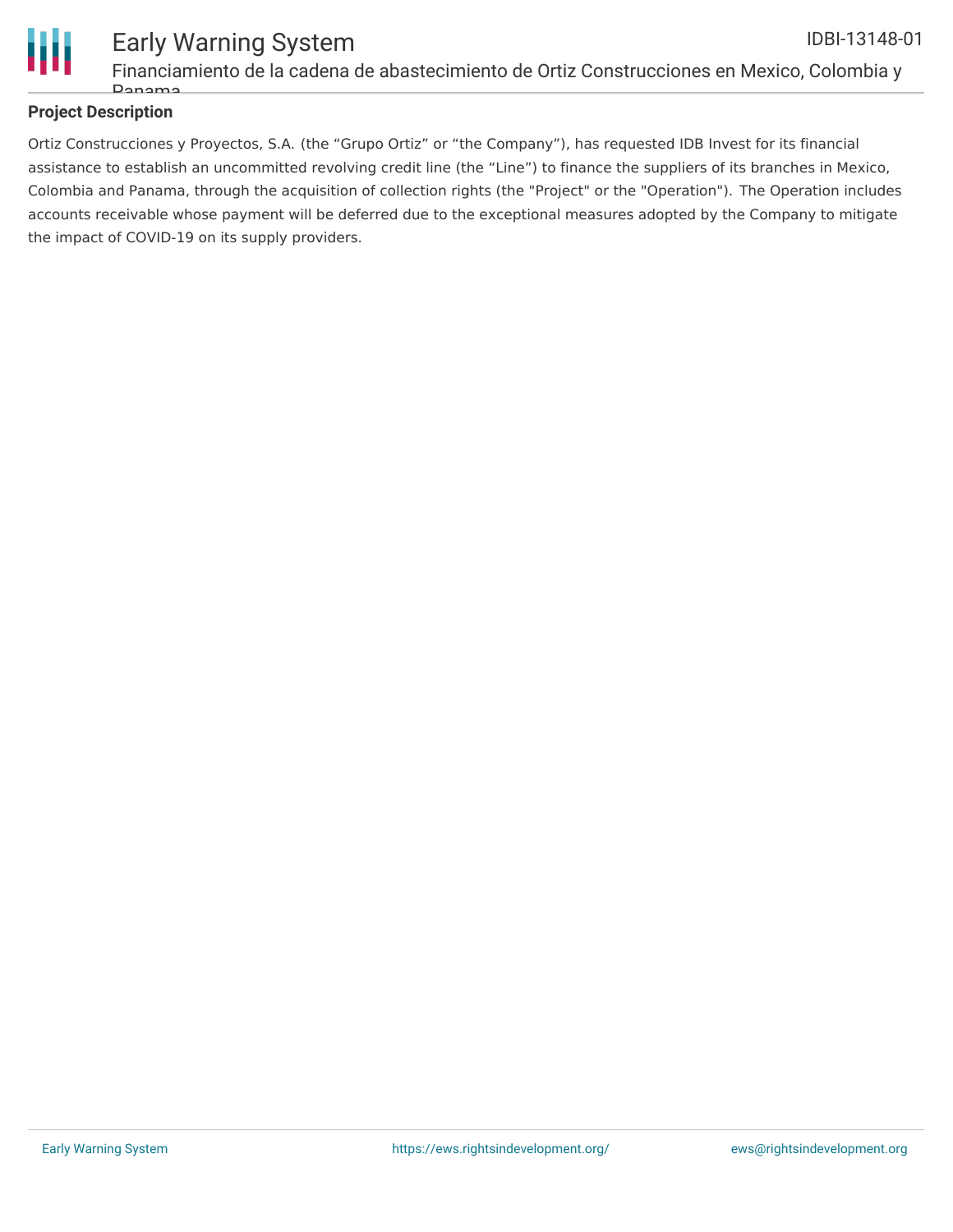

Financiamiento de la cadena de abastecimiento de Ortiz Construcciones en Mexico, Colombia y Panama IDBI-13148-01

## **Investment Description**

• IDB Invest (IDBI)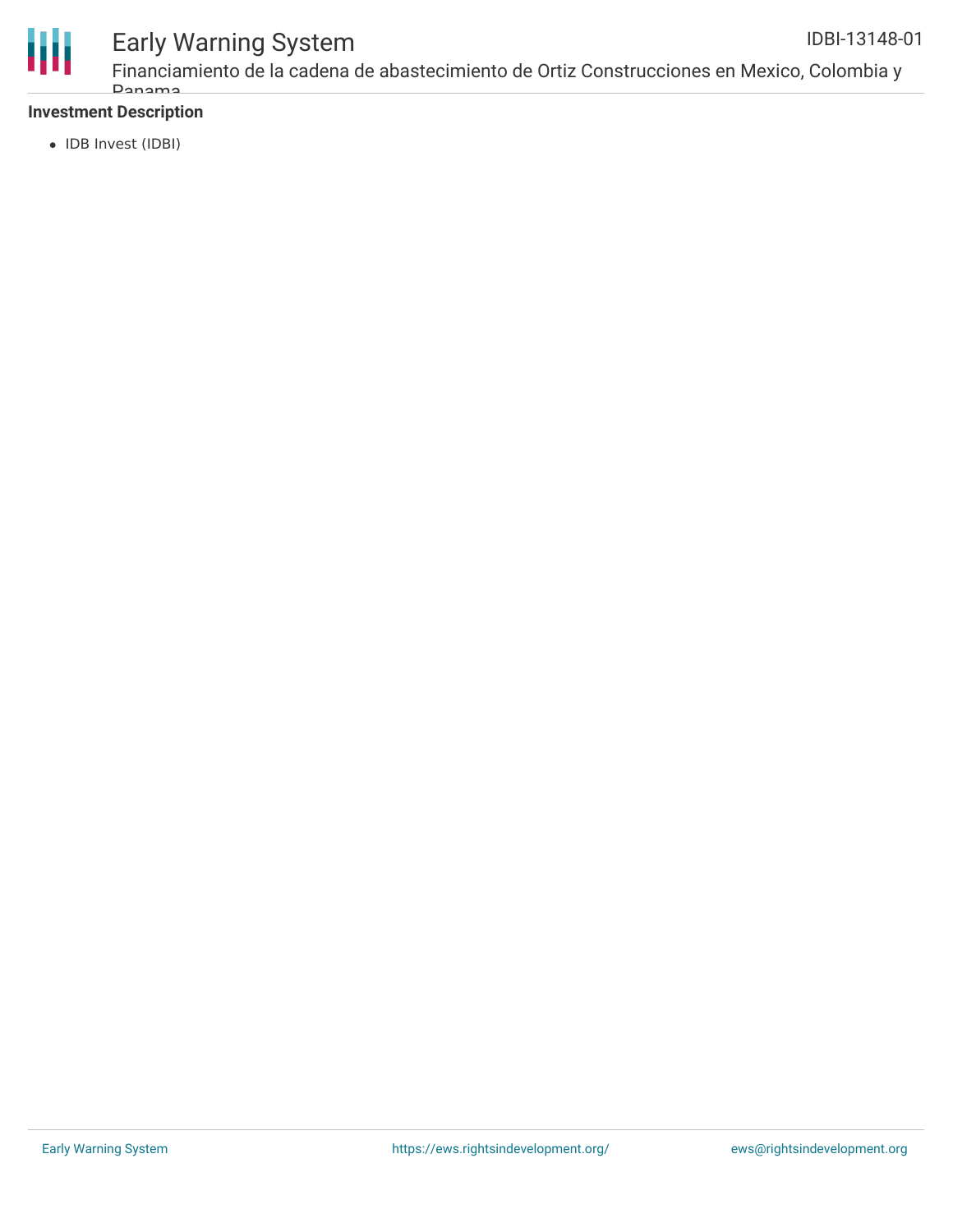

Financiamiento de la cadena de abastecimiento de Ortiz Construcciones en Mexico, Colombia y Panama

| <b>Private Actor 1</b> | <b>Private Actor</b><br>' Role | <b>Private Actor</b><br>l Sector | <b>Relation</b>          | <b>Private Actor 2</b>                 | <b>Private Actor</b><br>2 Role | <b>Private Actor</b><br>2 Sector |
|------------------------|--------------------------------|----------------------------------|--------------------------|----------------------------------------|--------------------------------|----------------------------------|
|                        | $\overline{\phantom{0}}$       | $-$                              | $\overline{\phantom{a}}$ | Ortiz Construcciones y Proyectos, S.A. | Contractor                     | $\overline{\phantom{0}}$         |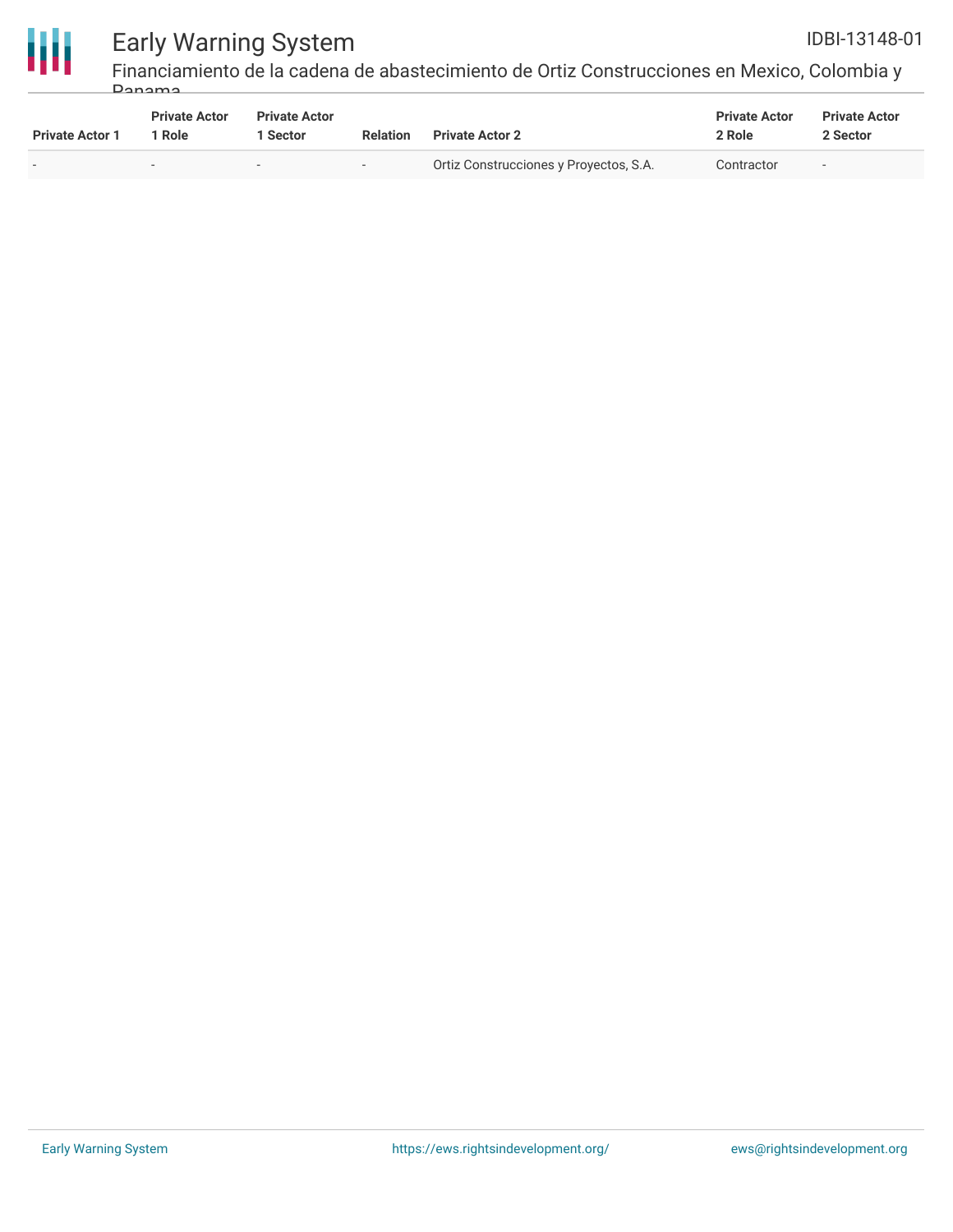

## **Contact Information**

Para preguntas acerca del Proyecto favor contactar a Grupo Ortiz:

Nombre: Maria Carpintero Titulo: Directora Economico-Financiera Numero de telefono: (+34) 91 - 343-1600 Correo electronico: maria.carpintero@grupoortiz.com

Nombre: Jose Ramon Arellano Titulo: Jefe Financiero Numero de telefono: (+34) 91 - 343-1600 Correo electronico: joseramon.arellano@grupoortiz.com

### ACCESS TO INFORMATION

You can submit a request for information disclosure at: https://www.iadb.org/en/access-information/information-request

### ACCOUNTABILITY MECHANISM OF IDB / IDB INVEST

The Independent Consultation and Investigation Mechanism (MICI) is the independent complaint mechanism and fact-finding body for people who have been or are likely to be adversely affected by an Inter-American Development Bank (IDB) or Inter-American Investment Corporation (IDB Invest)-funded project. If you submit a complaint to MICI, they may assist you in addressing the problems you raised through a dispute-resolution process with those implementing the project and/or through an investigation to assess whether the IDB or IDB Invest is following its own policies for preventing or mitigating harm to people or the environment. You can submit a complaint by sending an email to MICI@iadb.org. You can learn more about the MICI and how to file a complaint at http://www.iadb.org/en/mici/mici,1752.html (in English) or http://www.iadb.org/es/mici/mici,1752.html (Spanish).